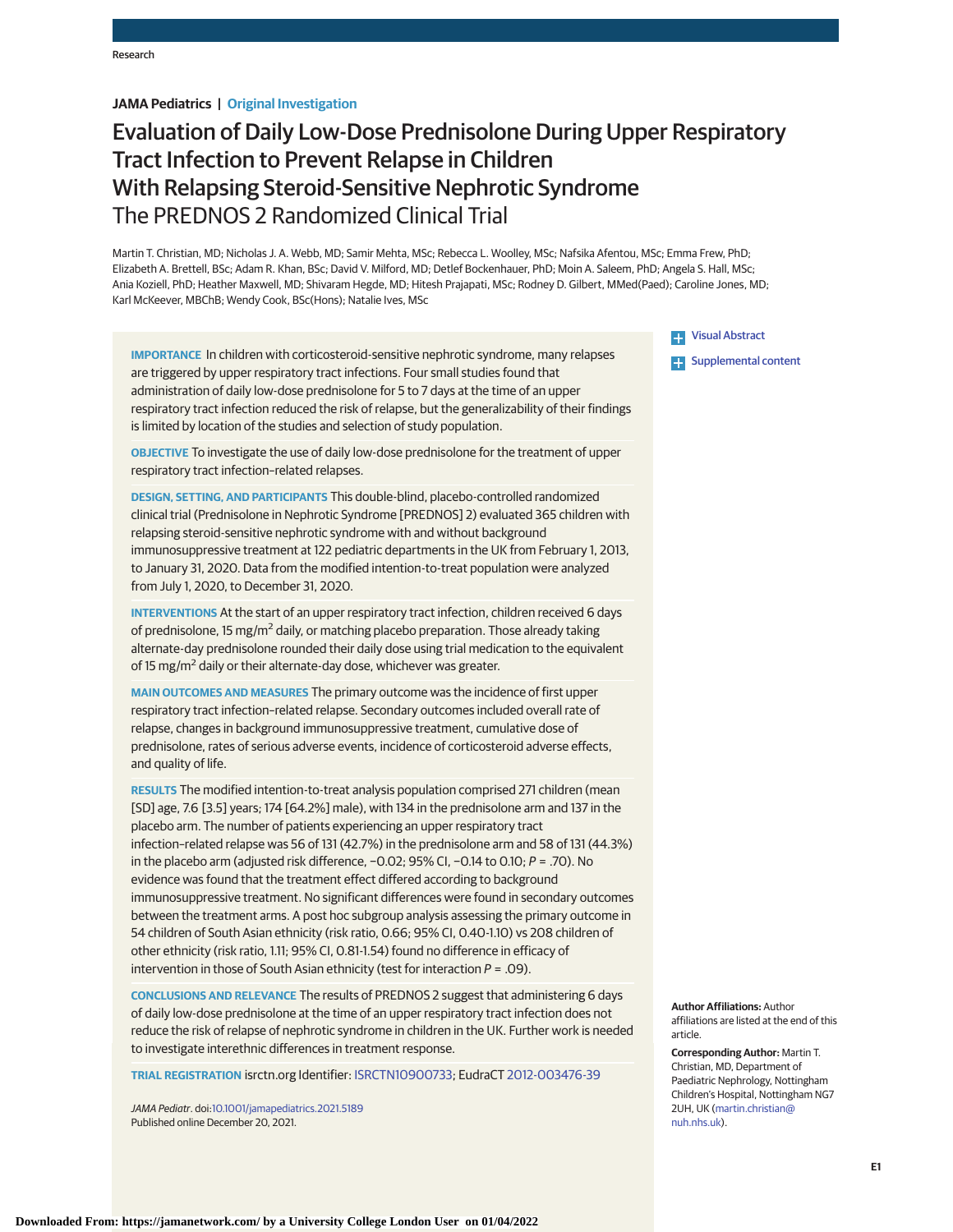Steroid-sensitive nephrotic syndrome (SSNS) is the most<br>common glomerular disease of childhood, with an in-<br>cidence of approximately 2 per 100 000 children, al-<br>though it is un to 6 times more sommon in children of South common glomerular disease of childhood, with an inthough it is up to 6 times more common in children of South Asian ethnic origin.<sup>1</sup> At least 80% of children with SSNS will relapse,<sup>2</sup> and relapses are associated with a risk of significant complications, including sepsis, thrombosis, dyslipidemia, and malnutrition.<sup>3</sup> At least 50% of relapses follow intercurrent infections, most commonly upper respiratory tract infections  $(URTIs)^{4-6}$ ; furthermore, in children with relapsing SSNS, half or more URTIs will trigger a relapse.<sup>7</sup>

Previous research<sup>8-11</sup> in Saudi Arabia, Sri Lanka, and India has suggested that giving low-dose daily prednisolone for 5 to 7 days when a URTI is diagnosed reduces the risk of an ensuing relapse. The first 3 study populations<sup>8-10</sup> were restricted to children already takingmaintenance alternate-dayprednisolone inwhich thedose given every 48 hours was converted to daily for 5 to 7 days. Only the Sri Lankan study<sup>9</sup> was a double-blind, placebo-controlled randomized clinical trial. That group later reproduced their findings in a population of children receiving no maintenance prednisolone treatment.<sup>11</sup> These studies were relatively<sup>8-11</sup> small (36-100 participants). Only the Sri Lankan studies<sup>9,11</sup> were blinded, and anumber of potential sources of biaswere identified inCochrane meta-analyses,<sup>12</sup> including crossover design (where the first treatment may have influenced the second), postrandomization exclusions, and paucity of corticosteroid adverse effect reporting. The generalizability of the results is limited by the effect on SSNS of climate-specific patterns of infectious disease, the ethnicity of the patients, and the predominance of children receivingmaintenance alternate-day corticosteroid treatment. The study by Gulati et al<sup>10</sup> included a subpopulation of children receiving background levamisole in addition to prednisolone; no studies have evaluated the efficacy of the intervention in children receiving other noncorticosteroid background therapy.

The primary objective of this trial was to undertake a wellpowered and methodologically robust study to determine whether, in a population of children of predominantly European and Asian ethnicity who were living in a temperate climate and had relapsing nephrotic syndrome while receiving different background medication or no medication, a 6-day course of low-dose daily prednisolone reduced the incidence of URTI-related relapse (URR). The secondary objectives were to compare the overall rate of relapses, the incidence of escalations or reductions in background therapy, the cumulative dose of prednisolone during 12months, and assessment of corticosteroid adverse effects, including behavior, quality of life (QoL), and treatment costs. In line with a previous multicenter randomized clinical trial<sup>2,13</sup> of the duration of prednisolone to treat the initial episode of nephrotic syndrome, we incorporated a trial-based economic evaluation that will be reported in full elsewhere.

# Methods

Prednisolone in Nephrotic Syndrome (PREDNOS) 2 was a phase 3, parallel-group, placebo-controlled, double-blind randomized clinical trial to test the efficacy of daily low-dose pred-

**E2 JAMA Pediatrics** Published online December 20, 2021 **(Reprinted)** [jamapediatrics.com](http://www.jamapediatrics.com?utm_campaign=articlePDF%26utm_medium=articlePDFlink%26utm_source=articlePDF%26utm_content=jamapediatrics.2021.5189)

# **Key Points**

**Question** In children with relapsing corticosteroid-sensitive nephrotic syndrome, does daily low-dose corticosteroid given at the time of upper respiratory tract infection prevent upper respiratory tract infection–related relapse?

**Findings** In this randomized clinical trial of 365 children, daily low-dose corticosteroid therapy resulted in no difference in the frequency of upper respiratory tract infection–related relapses compared with placebo.

**Meaning** Results of this study suggest that low-dose corticosteroid treatment is not beneficial as a strategy to prevent upper respiratory tract infection–related relapses.

nisolone given at the time of a URTI in reducing the risk of URR. The trial protocol $14$  was conceived and developed with input from the Nephrotic Syndrome Trust, the main UK patient support group for nephrotic syndrome. The approved trial protocol is available in [Supplement 1.](https://jamanetwork.com/journals/jama/fullarticle/10.1001/jamapediatrics.2021.5189?utm_campaign=articlePDF%26utm_medium=articlePDFlink%26utm_source=articlePDF%26utm_content=jamapediatrics.2021.5189) The trial was approved by the UK National Research Ethics Service Committee North West– Greater Manchester Central on December 4, 2012. Written informed consent was obtained from parents after provision of detailed written information about the trial. Written informed assent was obtained from older children whom the research team deemed competent. Trial oversight was provided by an independent trial steering committee that convened twice yearly and an independent data monitoring committee that reviewed interim efficacy and safety data. This study followed the Consolidated Standards of Reporting Trials [\(CONSORT\)](https://www.equator-network.org/reporting-guidelines/consort/) reporting guideline.

The trial was performed from February 1, 2013, to January 31, 2020, in 122 UK pediatric departments, consisting of 13 specialized pediatric nephrology and 109 general pediatric units because in the UK most children with SSNS are cared for by general pediatricians and only those with a more complicated disease course are seen by pediatric nephrologists. Children 1 to 18 years of age with SSNS and 2 or more relapses in the preceding 12 months were included in the study. Those with steroid-resistant nephrotic syndrome, those receiving or within 3 months of completing a course of cyclophosphamide or rituximab, those receiving daily prednisolone therapy, and those taking an alternate-day prednisolone dose greater than 15 mg/m<sup>2</sup> were excluded.

# Trial Population

On the basis of a risk of a URTI resulting in a relapse in 50% of instances, <sup>6,7</sup> to detect an absolute difference of 17.5% (ie, 35% proportional reduction) in URR rate (ie, from 50% to 32.5%), with 80% power and  $\alpha = 0.05$ , a sample size of 250 children was required. To allow for a 15% attrition rate, the sample size was increased to 300 children (150 in each arm). During the trial, it became apparent that a larger number of participants than expected (28%) were completing the 12-month trial without experiencing a URTI. The sample size was therefore increased to 360 patients based on a revised attrition rate of 30%, which would provide the 250 patients needed to detect the difference as per the original sample size calculation.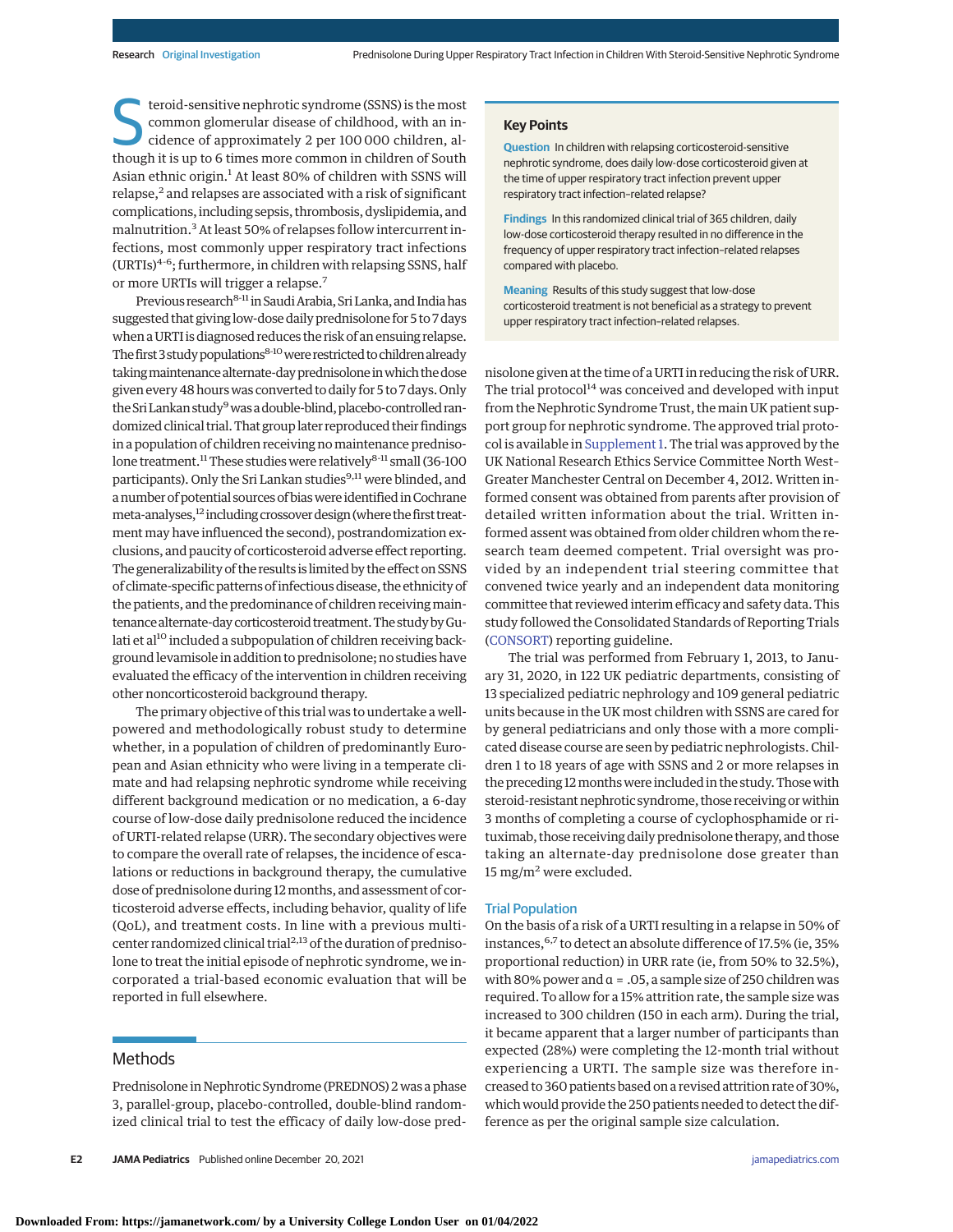A total of 365 children (182 in the prednisolone arm and 183 in the placebo arm) with relapsing SSNS were recruited from 91 of the 122 UK pediatric centers that were set up. Eighty children completed 12 months of follow-up without experiencing a URTI. Consent was withdrawn for 32 (8.8%), of whom 14 were withdrawn before having a URTI. This left a modified intention-to-treat population of 271 children (134 in the prednisolone arm and 137 in the placebo arm). Patient flow according to CONSORT guidelines is shown in the Figure.

# Trial Procedures and Interventional Medicinal Product

Information sheets that outlined the trial were mailed to the parents or guardians of potentially eligible children (and the child when age appropriate) 1 to 2 weeks before their next clinical appointment. After confirmation of eligibility with regard to the inclusion and exclusion criteria and a further full discussion of the trial, informed consent was sought from the parents (or guardians) and children (informed consent or assent according to age) at the time of this appointment.

Children were randomized in a 1:1 ratio, minimized by background therapy at recruitment (no background treatment,maintenance prednisolone only, maintenance prednisolone and noncorticosteroid immunosuppression, and noncorticosteroid immunosuppression only), using a secure 24-hour internet-based randomization service or by a telephone call to the University of Birmingham Clinical Trials Unit. After randomization, a central pharmacy posted trialmedication to the families that comprised 5-mg prednisolone tablets or matching placebo tablets. Both families and the clinical investigation teams were blinded to the allocation of the trial medication.

At the time of randomization, families were given verbal and written instructions on the number of tablets to take at the time of a URTI. For children not receiving background prednisolone treatment, the intervention arm received a daily dose of 15 mg/m<sup>2</sup> (maximum dose, 40 mg) and the placebo arm an equivalent number of identical placebo tablets. The daily dose of prednisolone for those patients receiving background prednisolone treatment at the time of the URTI was the larger of 15  $mg/m<sup>2</sup>$  daily or their current alternate-day dose: for example, a child with a body surface area of 1.0  $m<sup>2</sup>$  taking background prednisolone of 5 mg on alternate days at the time of the URTI needed to take 2 study tablets and 5 mg of prednisolone on usual prednisolone days and 3 study tablets on nonprednisolone days; a child with a body surface area of 1.0  $m<sup>2</sup>$  receiving background prednisolone treatment of 20mg on alternate days at the time of the URTI needed to take 20 mg of prednisolone on usual prednisolone days and 4 study tablets on nonprednisolone days.

A URTI was defined as the presence of at least 2 of the following for at least 24 hours: sore throat, ear pain or discharge, runny nose, cough, hoarse voice, or temperature higher than 37 °C. Parents were provided with written information as well as a fridge magnet aide-memoire for this definition and a tympanometric electronic thermometer to accurately record their child's temperature. They were asked to contact their local research team shortly after commencing use of trial medication.

Figure. CONSORT Diagram for the Modified Intention-to-Treat Population



Parents tested their child's urine daily as is routine practice. A relapse was defined as urine dipstick proteinuria (≥3+) for 3 consecutive days or the presence of generalized edema plus proteinuria (3+). A URR was defined as a relapse that occurred within 14 days of the development of a URTI.

Children were followed up for 12 months from randomization. At each 3-monthly hospital outpatient visit, children were examined clinically. Information on relapses, medication, and specific corticosteroid adverse effects was collected. Parents also completed an Achenbach Child Behavioral Checklist (ACBC).<sup>15</sup> Data on QoL were collected at these outpatient visits using the Pediatric Quality of Life Inventory<sup>16,17</sup> and the Child Health Utility Index–9 Dimension or EuroQoL 5-Dimension<sup>18</sup> instruments (dependent on the child's age).

If the child relapsed at any point during the trial, including after a URTI, the child was advised to undergo treatment with a standard relapse course, $19$  stopping use of trial medication if necessary. Relapses were based on a standard definition of proteinuria (3+) for 3 days based on home testing and were not confirmed by a hospital visit. Parents were allowed to commence treatment for relapse without consulting with their medical teams if they were confident to do this.

Patients underwent intensification of background immunosuppressive therapy (ie, the addition of a new immunosuppressive agent) after 2 or more relapses in any 6-month period or when unacceptable adverse effects of prednisolone or other therapy occurred. Similarly, immunosuppressive therapy was discontinued after sustained remission for at least 6 months or when unacceptable adverse effects of therapy occurred.

Adherence to the trial medication was assessed at each follow-up visit by asking whether the parent began administering the trial medication to their child at the time of the URTI, the number of days from the start of the URTI to the start of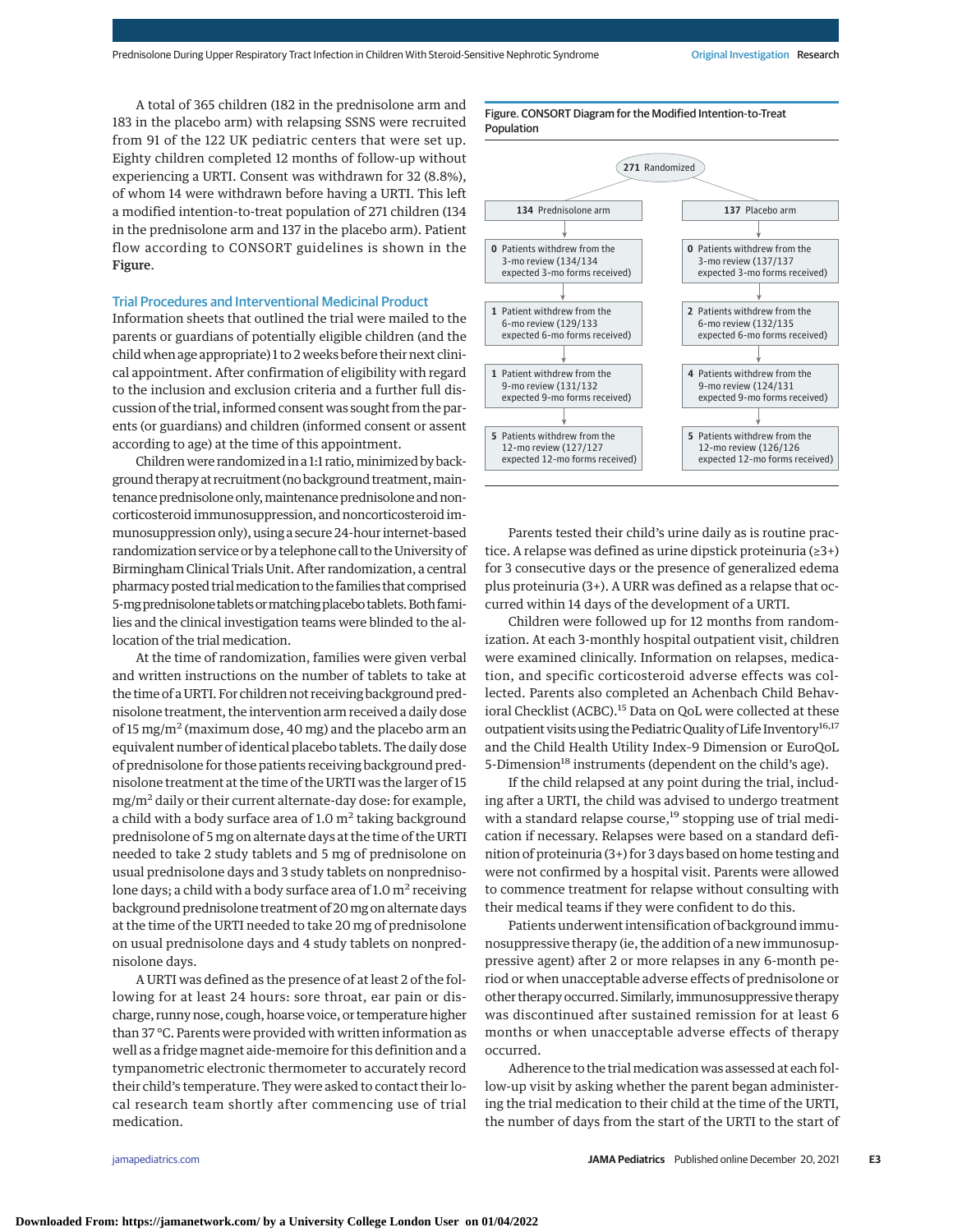| Characteristic                                                             | Prednisolone (n = 134)   | Placebo ( $n = 137$ )  |  |
|----------------------------------------------------------------------------|--------------------------|------------------------|--|
| Background treatment regimen <sup>b</sup>                                  |                          |                        |  |
| No long-term treatment                                                     | 31(23.1)                 | 31(22.6)               |  |
| Long-term maintenance prednisolone                                         | 40(30.0)                 | 34(24.8)               |  |
| Other immunosuppressant therapy plus long-term<br>maintenance prednisolone | 43(32.1)                 | 48 (35.0)              |  |
| Other immunosuppressant therapy only                                       | 20(14.9)                 | 24(17.5)               |  |
| Age, mean (SD), y                                                          | 7.7(3.6)                 | 7.5(3.5)               |  |
| Sex                                                                        |                          |                        |  |
| Male                                                                       | 83 (61.9)<br>91(66.4)    |                        |  |
| Female                                                                     | 51(38.0)                 | 46(33.6)               |  |
| <b>BMI</b> percentile                                                      |                          |                        |  |
| Median (IQR)                                                               | 84.1 (63.7-96.9)         | 86.4 (68.4-97.0)       |  |
| Underweight (<5th percentile)                                              | $\Omega$                 | $\overline{0}$         |  |
| Healthy (5th-84th percentile)                                              | 69 (51.5)                | 64 (46.7)              |  |
| Overweight (85th-94th percentile)                                          | 24(17.9)                 | 30(21.9)               |  |
| Obese (≥95th percentile)                                                   | 41(30.6)                 | 43 (31.4)              |  |
| Prednisolone dose on alternate days, mg                                    | 9.2(3.7)                 | 8.4(3.1)               |  |
| Race and ethnicity <sup>c</sup>                                            |                          |                        |  |
| South Asian                                                                | 30(22.4)                 | 28(20.4)               |  |
| White                                                                      | 96(71.6)                 | 92(67.2)               |  |
| Other or unknown                                                           | 8(6.0)                   | 17(12.4)               |  |
| Age at diagnosis of nephrotic syndrome,<br>mean (SD), y                    | 4.4(2.5)                 | 4.4(2.8)               |  |
| Time to randomization, median (IQR) [range], d                             |                          |                        |  |
| Time to last relapse                                                       | 90 (58-143) [14-280]     | 87 (58-126) [7-280]    |  |
| Second last relapse                                                        | 209.5 (153-287) [42-363] | 189 (146-252) [36-365] |  |

Abbreviation: BMI, body mass index calculated as weight in kilograms divided by height in meters squared).

Data are presented as number (percentage) of patients unless otherwise indicated.

**Minimization variable.** 

Ethnicity was self-reported from an extended list and subsequently rationalized into broad categories as displayed. The broad category definitions according to self-reported ethnicity are given in eTable 5 in [Supplement 2.](https://jamanetwork.com/journals/jama/fullarticle/10.1001/jamapediatrics.2021.5189?utm_campaign=articlePDF%26utm_medium=articlePDFlink%26utm_source=articlePDF%26utm_content=jamapediatrics.2021.5189)

medication use, and whether the whole 6-day course of trial mediation was taken or prematurely discontinued.

## Trial Outcomes

The primary outcome was the incidence of the first URR after any URTI during the 12-month follow-up period. Secondary outcomes were the overall rate of URRs, overall rate of relapses (URTI and non–URTI related), escalations or reductions in background treatment, cumulative dose of prednisolone during 12 months, rates of serious adverse events, incidence of corticosteroid adverse effects, change in behavior measured by ACBC, and QoL.

## Statistical Analysis

Analyses were based on the intention-to-treat principle. The analysis population was based on a modified intention-totreat population, which included only those children who had a URTI during the 12-month follow-up period. Regression models provided estimates of treatment effects along with 2-sided 95% CIs and *P* values from 2-sided tests at the *P* < .05 significance level. Analyses were adjusted for the minimization variable (background therapy at randomization) and baseline scores (where appropriate). No corrections for multiple tests were made. All analyses were performed using SAS statistical software, version 9.4 (SAS Institute Inc) or Stata software, version 16 (StataCorp). Subgroup analyses were limited to the primary outcome only. Data from the modified intention-totreat population were analyzed from July 1, 2020, to December 31, 2020.

# Results

#### Trial Population

After withdrawals or completion of follow-up without an URTI, the modified intention-to-treat analysis population comprised 271 children (mean [SD] age, 7.6 [3.5] years; 174 [64.2%] male), with 134 in the prednisolone arm and 137 in the placebo arm. The baseline demographic characteristics for the modified intention-to-treat population are given in Table 1. For the modified intention-to-treat population at all 4 follow-up data collection time points, 1040 of a possible 1055 case report forms (98.6%) that contained study visit data were received (99.0% from the intervention arm and 98.1% from the placebo arm).

# Primary Outcome

A total of 384 URTIs and 82 URRs occurred in the prednisolone arm and 407 URTIs and 82 URRs in the placebo arm. A total of 56 of 131 children (42.7%) experienced a URR in the prednisolone arm and 58 of 131 (44.3%) in the placebo arm (adjusted risk difference, −0.02; 95% CI, −0.14 to 0.10; *P* = .70) (Table 2). One patient in the placebo arm had a URTI but no information was provided on whether that patient had a URR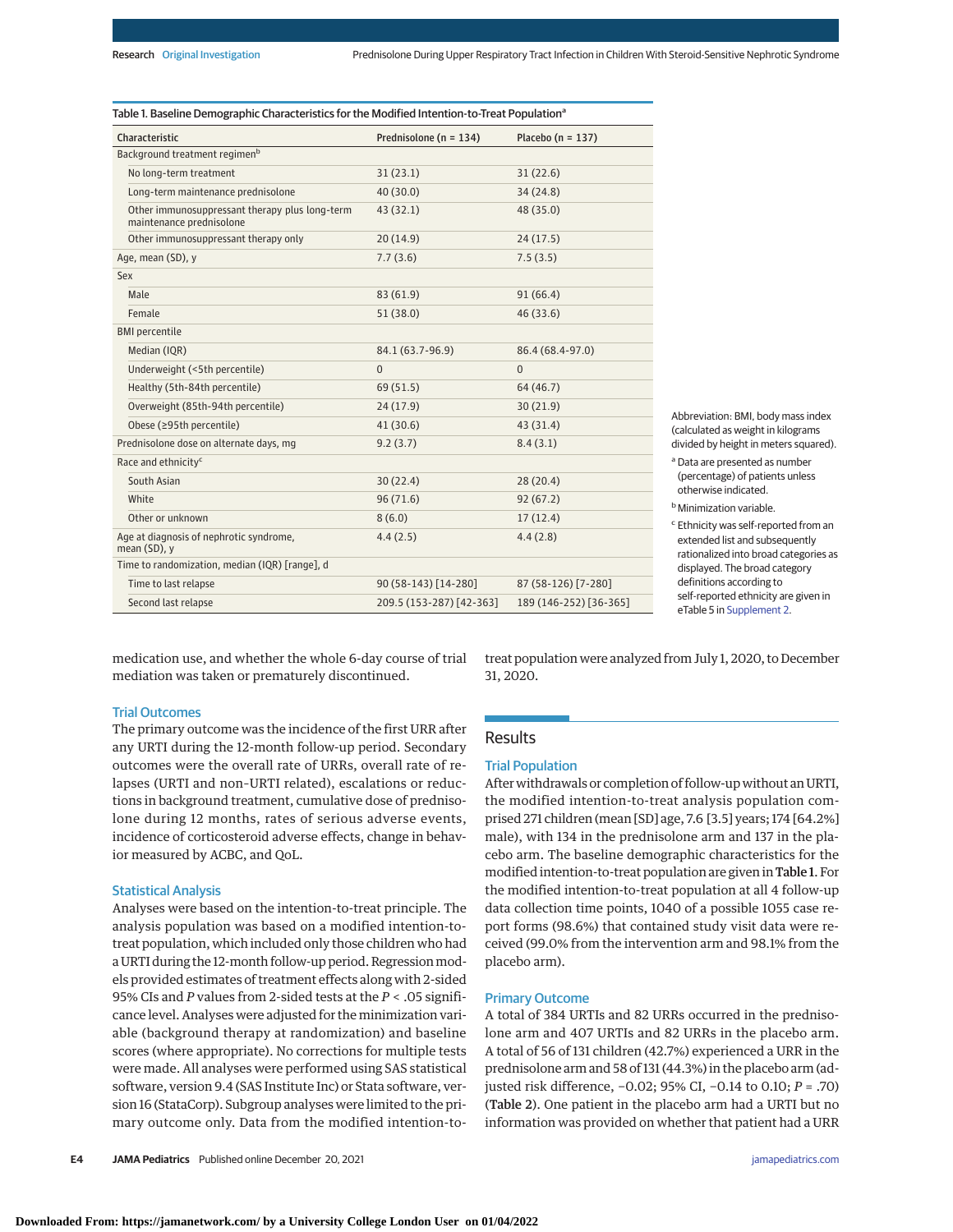| Table 2. Primary and Secondary Outcome Measures                                                                                                   |                            |                       |                                                                           |         |
|---------------------------------------------------------------------------------------------------------------------------------------------------|----------------------------|-----------------------|---------------------------------------------------------------------------|---------|
| <b>Outcome measure</b>                                                                                                                            | Prednisolone ( $n = 134$ ) | Placebo ( $n = 137$ ) | Treatment effect (95% CI) <sup>a</sup>                                    | P value |
| Primary outcome measure                                                                                                                           |                            |                       |                                                                           |         |
| Proportion of patients experiencing an URTI-related relapse<br>$(n = 131$ in both arms)                                                           |                            |                       |                                                                           |         |
| <b>No</b>                                                                                                                                         | 75 (57.3)                  | 73 (55.7)             | RD, -0.024 (-0.142 to 0.095)                                              | .70     |
| Yes                                                                                                                                               | 56 (42.7)                  | 58 (44.3)             | RD, 0.96 (0.74 to 1.26)                                                   |         |
| Secondary outcome measures                                                                                                                        |                            |                       |                                                                           |         |
| URTI-related relapse rate ( $n = 134$ in prednisolone arm<br>and 136 in placebo arm)                                                              |                            |                       |                                                                           |         |
| $\boldsymbol{0}$                                                                                                                                  | 78 (58.2)                  | 78 (57.4)             |                                                                           | .88     |
| $\mathbf{1}$                                                                                                                                      | 36 (26.9)                  | 41(30.1)              |                                                                           |         |
| $\overline{2}$                                                                                                                                    | 15(11.2)                   | 10(7.4)               | IRR, 0.98 (0.72 to 1.33)                                                  |         |
| 3                                                                                                                                                 | 4(3.0)                     | 7(5.1)                |                                                                           |         |
| $\overline{4}$                                                                                                                                    | 1(0.8)                     | 0(0)                  |                                                                           |         |
| Proportion of patients experiencing any relapse<br>(URTI and non-URTI related) (n = 132 in both arms)                                             |                            |                       |                                                                           |         |
| No                                                                                                                                                | 41(31.1)                   | 34(25.8)              | RD, -0.05 (-0.16 to 0.06)                                                 | .33     |
| Yes                                                                                                                                               | 91(68.9)                   | 98 (74.2)             | RD, 0.93 (0.80 to 1.09)                                                   |         |
| Relapse rate ( $n = 134$ in prednisolone arm and<br>136 in placebo arm)                                                                           |                            |                       |                                                                           |         |
| $\overline{0}$                                                                                                                                    | 43(32.1)                   | 38(27.9)              |                                                                           |         |
| $\mathbf{1}$                                                                                                                                      | 28(20.9)                   | 39(28.7)              |                                                                           |         |
| 2                                                                                                                                                 | 24 (17.9)                  | 24(17.7)              |                                                                           | .23     |
| 3                                                                                                                                                 | 22(16.4)                   | 11(8.1)               | IRR, 0.89 (0.74 to 1.07)                                                  |         |
| $\overline{4}$                                                                                                                                    | 11(8.2)                    | 14(10.3)              |                                                                           |         |
| 5                                                                                                                                                 | 6(4.5)                     | 5(3.7)                |                                                                           |         |
| $\geq 6$                                                                                                                                          | 0(0)                       | 5(3.7)                |                                                                           |         |
| Proportion of patients who had escalation of background<br>immunosuppressant therapy<br>$(n = 130$ in prednisolone arm and 128 in<br>placebo arm) |                            |                       |                                                                           |         |
| No                                                                                                                                                | 72 (55.4)                  | 71(55.5)              | RD, -0.003 (-0.12 to 0.12)                                                | .96     |
| Yes                                                                                                                                               | 58 (44.6)                  | 57(44.5)              | RD, 0.98 (0.75 to 1.29)                                                   |         |
| Proportion of patients who had reduction of background<br>immunosuppressant therapy<br>$(n = 128$ in prednisolone arm and 129<br>in placebo arm)  |                            |                       |                                                                           |         |
| No                                                                                                                                                | 73 (57.0)                  | 67(51.9)              | RD, -0.04 (-0.15 to 0.06)                                                 | .42     |
| Yes                                                                                                                                               | 55 (43.0)                  | 62(48.1)              | 0.91(0.71 to 1.16)                                                        |         |
| Cumulative prednisolone dose, median (IQR), mg                                                                                                    | 2060 (1128-3355)           | 1880 (1115-3295)      | Difference, 180 (-301.83 to<br>661.83)                                    | .72     |
| Abbreviations: IRR, incidence rate ratio (an offset was included in the model);                                                                   |                            |                       | which is based on an unadjusted analysis with the P value from a Wilcoxon |         |

RD, risk difference; RR, risk ratio; URTI, upper respiratory tract infection. <sup>a</sup> All treatment effects are from regression models that adjusted for the

rank sum test. An IRR less than 1 favors the prednisolone arm. An RR less than 1 favors the prednisolone arm. A negative RD favors the prednisolone arm.

background therapy at baseline, except for cumulative prednisolone dose,

or not; therefore, data for this patient were classed as missing. Three patients in the intervention arm and 5 patients in the placebo arm had URTIs but withdrew before the 12 month follow-up and did not report any URR for any time points when they provided data. These patients were excluded from the primary analysis but were included in the sensitivity analysis. Sensitivity analyses for the primary outcome are given in eTable 1 in [Supplement 2.](https://jamanetwork.com/journals/jama/fullarticle/10.1001/jamapediatrics.2021.5189?utm_campaign=articlePDF%26utm_medium=articlePDFlink%26utm_source=articlePDF%26utm_content=jamapediatrics.2021.5189) There was no evidence that the treatment effect differed when the data were analyzed by predefined subgroups according to background treatment (eFigure in [Supplement 2\)](https://jamanetwork.com/journals/jama/fullarticle/10.1001/jamapediatrics.2021.5189?utm_campaign=articlePDF%26utm_medium=articlePDFlink%26utm_source=articlePDF%26utm_content=jamapediatrics.2021.5189).

In the modified intention-to-treat group, 58 (21.4%) of the population reported South Asian ethnicity (Bangladeshi, Indian, mixed White-Asian, Pakistani, Sri Lankan, or other Asian). A total of 30 of 134 individuals (22.4%) were in the prednisolone arm and 28 of 137 (20.4%) in the placebo arm (see eTable 5 in [Supplement 2](https://jamanetwork.com/journals/jama/fullarticle/10.1001/jamapediatrics.2021.5189?utm_campaign=articlePDF%26utm_medium=articlePDFlink%26utm_source=articlePDF%26utm_content=jamapediatrics.2021.5189) for broad classification of ethnic grouping). A post hoc subgroup analysis that assessed the primary outcome in those of South Asian ethnicity (risk ratio, 0.66; 95% CI, 0.40-1.10) vs other (Afro-Caribbean, mixed White and Afro-Caribbean, White, other ethnicity, or not stated) ethnicity (risk ratio, 1.11; 95% CI, 0.81-1.54) found that daily prednisolone was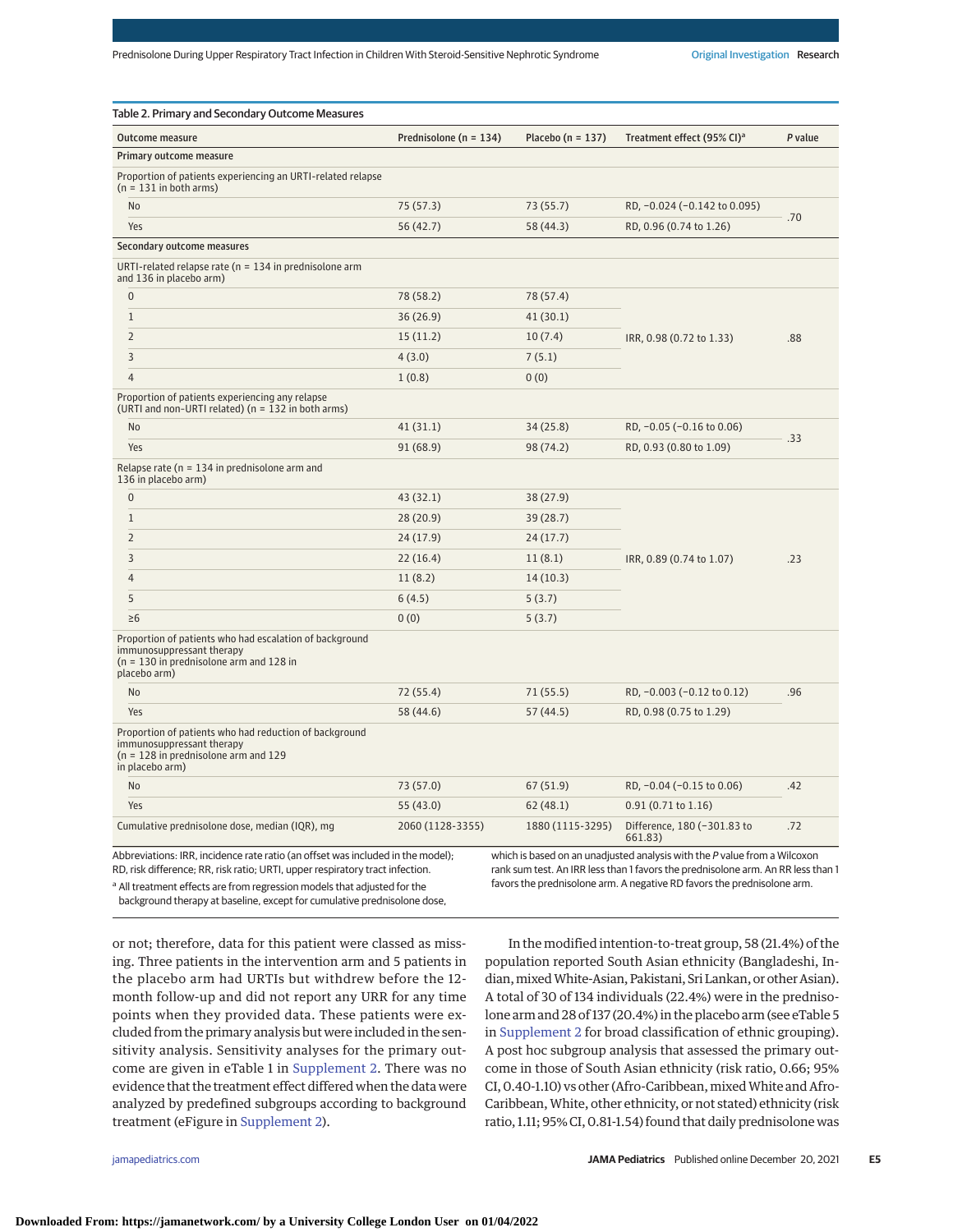| Table 3. Comparison of All Trial Populations                                                               |                                                                                                                         |                                                                                                    |                                                                                                                                                                                                                                       |                                                                              |                                                                         |  |  |
|------------------------------------------------------------------------------------------------------------|-------------------------------------------------------------------------------------------------------------------------|----------------------------------------------------------------------------------------------------|---------------------------------------------------------------------------------------------------------------------------------------------------------------------------------------------------------------------------------------|------------------------------------------------------------------------------|-------------------------------------------------------------------------|--|--|
| Variable                                                                                                   | <b>PREDNOS 2</b>                                                                                                        | Mattoo et al <sup>8</sup>                                                                          | Abeyagunawardena<br>et al. <sup>9</sup> 2008                                                                                                                                                                                          | Gulati et al <sup>10</sup>                                                   | Abeyagunawardena et al, 11<br>2017                                      |  |  |
| Recruited sample size                                                                                      | 365                                                                                                                     | 36                                                                                                 | 48 (Crossover)                                                                                                                                                                                                                        | 100                                                                          | 48 (Crossover)                                                          |  |  |
| Completed sample size                                                                                      | 253                                                                                                                     | Not reported                                                                                       | 40                                                                                                                                                                                                                                    | 89                                                                           | 33                                                                      |  |  |
| Age at recruitment,<br>mean $(SD)$ , y                                                                     | 7.7 (3.6) (Prednisolone arm)<br>and $7.5$ $(3.5)$ (placebo arm)                                                         | 7.2 (Prednisolone arm)<br>and 6.8 (control arm)                                                    | Median (range), 5.3<br>$(1.5-13.2)$                                                                                                                                                                                                   | 6.5(2.97)<br>(Prednisolone)<br>$arm)$ and $6.8$<br>$(3.23)$ (control<br>arm) | 12.3 (Prednisolone arm) and<br>9.9 (placebo arm)                        |  |  |
| Time from diagnosis to<br>recruitment, mo                                                                  | 39.7 for intervention and<br>36.8 for control                                                                           | Not reported                                                                                       | Not reported                                                                                                                                                                                                                          | 9.8 for<br>intervention and<br>10.5 for control                              | 90 For intervention and 76.8<br>for control                             |  |  |
| Population definition                                                                                      | ≥2 Relapses in past 12 mo                                                                                               | Low-dose maintenance<br>prednisolone: FRNS<br>$(n = 22)$ ; after<br>cyclophosphamide<br>$(n = 14)$ | Receiving low-dose<br>maintenance<br>prednisolone                                                                                                                                                                                     | Receiving<br>low-dose<br>maintenance<br>prednisolone                         | Previous SDNS not receiving<br>any immunosuppression<br>for $\geq$ 3 mo |  |  |
| Average background<br>prednisolone dose,<br>mg/kg every 48 h                                               | 0.3 (maintenance<br>prednisolone) ( $n = 165$ )                                                                         | 0.5                                                                                                | $0.36$ (range, $0.1 - 0.6$ )                                                                                                                                                                                                          | 0.6(0.1)<br>(Prednisolone<br>$arm)$ and $0.7$<br>$(0.2)$ (placebo<br>arm)    | Not reported                                                            |  |  |
| Other background<br>immunosuppression                                                                      | Other immunosuppression<br>alone: $n = 44$ : low-dose<br>prednisolone plus other<br>immunosuppression: $n = 91$         | <b>No</b>                                                                                          | <b>No</b>                                                                                                                                                                                                                             | Levamisole in 32<br>of 100 patients                                          | <b>No</b>                                                               |  |  |
| No. of infections (per<br>patient per year)                                                                | Mean, 2.95; median, 2                                                                                                   | 3.5 <sup>a</sup>                                                                                   | <b>NA</b>                                                                                                                                                                                                                             | 3.8 <sup>b</sup>                                                             | 3.3 <sup>c</sup>                                                        |  |  |
| Children excluded<br>because of no URTI                                                                    | 80 of 333 who completed<br>12-mo follow-up (24%)                                                                        | $\Omega$                                                                                           | 3 of 48 (6.3%)                                                                                                                                                                                                                        | $\overline{0}$                                                               | $\Omega$                                                                |  |  |
| Total relapses (per<br>patient per year)                                                                   | 1.67                                                                                                                    | 1.93                                                                                               | Not reported                                                                                                                                                                                                                          | 1.34                                                                         | 0.55                                                                    |  |  |
| URR frequency in<br>control arm, % of all<br><b>URTIS</b><br>$\mathcal{L}$ . The contract of $\mathcal{L}$ | 20.2<br>the contract of the contract of the contract of the contract of the contract of the contract of the contract of | Not reported                                                                                       | 47.5<br>have the concentration of the contract of the contract of the contract of the contract of the contract of the contract of the contract of the contract of the contract of the contract of the contract of the contract of the | 35.0                                                                         | 24.8<br>the state and the state of                                      |  |  |

Abbreviations: FRNS, frequently relapsing nephrotic syndrome; NA, not applicable; PREDNOS 2, Prednisolone in Nephrotic Syndrome 2; SDNS, steroid-dependent nephrotic syndrome; URR, URTI-related relapse; URTI, upper respiratory tract infection.

A total of 226 episodes of infections reported in the intervention group and 161 in the control group for population of 100.

<sup>c</sup> A total of 115 URTIs in the treatment arm and 101 URTIs in the control group with 33 who completed the 2 years of the trial as the denominator.

a Median of 7 URTIs reported during 2 years.

more effective in those of South Asian ethnicity, but the result was nonsignificant (test for interaction *P* = .09).

# Secondary Outcomes

No significant differences in secondary outcomes were found between the treatment arms (Table 3). A total of 216 relapses (URTI and non–URTI related) occurred in 91 children in the prednisolone arm and 237 relapses occurred in 98 children in the placebo arm (adjusted risk difference, −0.05; 95% CI, −0.16 to 0.06; *P* = .33). Background treatment was escalated on at least 1 occasion in 58 of 130 children (44.6%) in the prednisolone arm compared with 57 of 128 children (44.5%) in the placebo arm  $(P = .96)$ . Fifty-five of 128 children  $(43.0\%)$  in the prednisolone arm had at least 1 treatment reduction during the trial compared with 62 of 129 children (48.1%) in the placebo arm (*P* = .42). The median cumulative dose of prednisolone during 12months was 2060mg (IQR, 1128-3355mg) in the prednisolone arm and 1880 mg (IQR, 1115-3295 mg) in the placebo arm (*P* = .72). No significant differences were found between trial arms in the number of serious adverse events or specific corticosteroid adverse effects (eTable 2 in [Supplement 2\)](https://jamanetwork.com/journals/jama/fullarticle/10.1001/jamapediatrics.2021.5189?utm_campaign=articlePDF%26utm_medium=articlePDFlink%26utm_source=articlePDF%26utm_content=jamapediatrics.2021.5189). No differences were found in behavior scores measured using ACBC, or in QoL (eTables 3 and 4 in [Supplement 2\)](https://jamanetwork.com/journals/jama/fullarticle/10.1001/jamapediatrics.2021.5189?utm_campaign=articlePDF%26utm_medium=articlePDFlink%26utm_source=articlePDF%26utm_content=jamapediatrics.2021.5189).

## Adherence

Trial medication was commenced at the time of a URTI for 691 of 791 URTIs (87.3%): 328 URTIs (85.4%) in the intervention arm and 363 URTIs (89.2%) in the placebo arm. The median time to commencement was 0 days (IQR, 0-1 day) for both arms of the trial. No differences were found in rates of adherence for each 3-month period throughout the trial. The most common reasons for not starting use of the trial medication at the time of the URTI were parent or guardian forgetting, medication had not arrived in time, and child already relapsed and/or treatment for relapse.

To address any effect of adherence on the primary outcome, we performed an exploratory per protocol analysis of those URTIs in which medication use was started within 2 days of the URTI. The analysis found an adjusted risk difference of −0.05 (95% CI, −0.17 to 0.08), supporting the trial's main finding.

# Discussion

This randomized clinical trial (PREDNOS 2) found that giving 6 days of daily low-dose prednisolone to children with relaps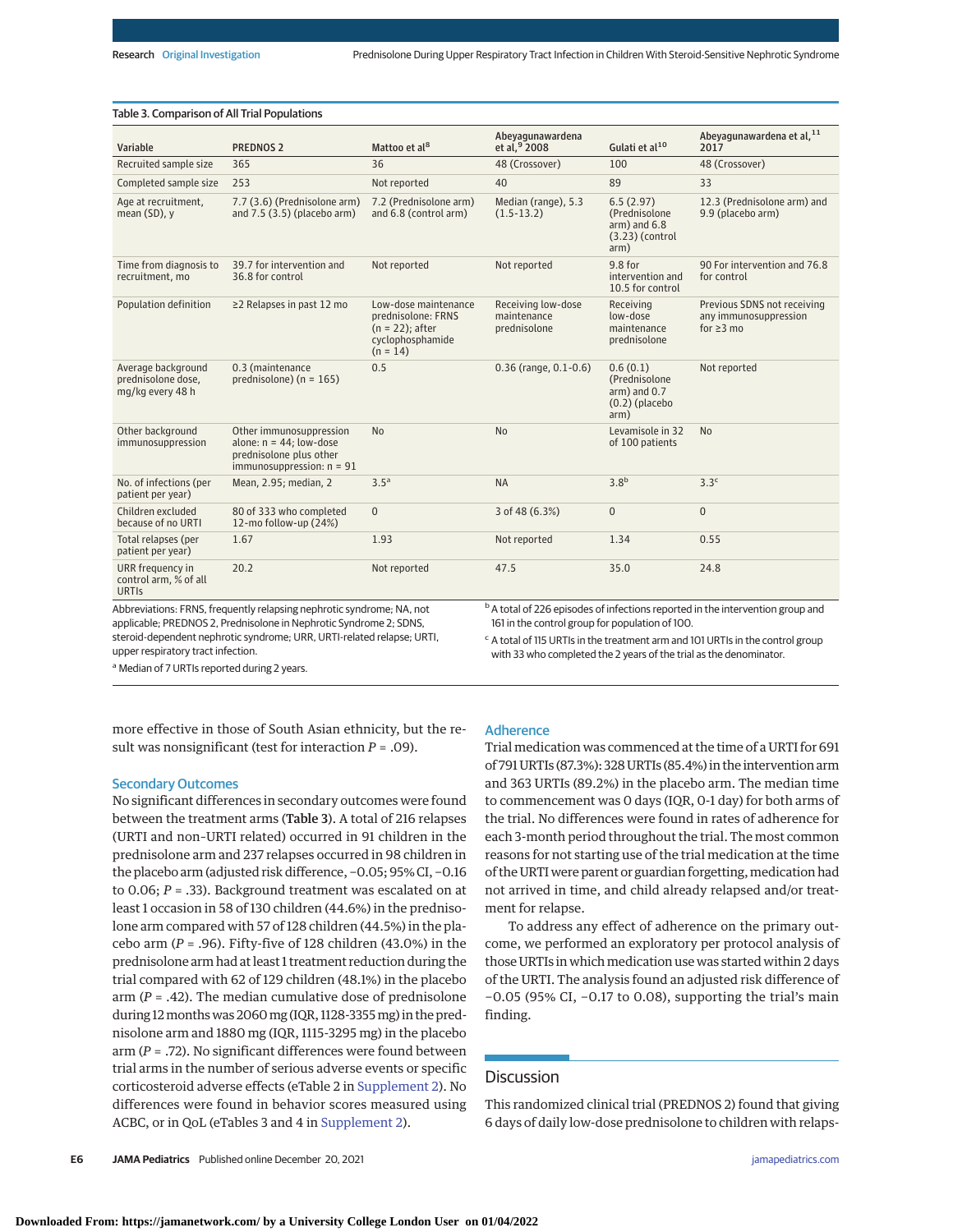ing SSNS at the time of a URTI does not reduce the risk of a URR. The findings are consistent for all background treatment subgroups. Similarly, no differences were found in secondary outcomes between the 2 treatment arms.

The findings do not support the conclusions of 4 previously published trials, which reported a benefit of daily prednisolone therapy at the time of URTI.<sup>8-11</sup> However, these previous studies<sup>8-11</sup> have methodologic issues, such as lack of blinding, small sample size, postrandomization exclusions, and crossover design. These issues limit the impact of these studies,<sup>8-11</sup> leading to the latest Cochrane review concluding that "clinicians are unlikely to use this regimen without additional data to confirm its efficacy and safety."<sup>12(p 20)</sup>

A comparison of the populations for all 5 trials is given in Table 3. The average age at recruitment was similar for the PREDNOS 2 cohort. The overall frequency of relapses during the trial was similar, but the rate of infections was lower for PREDNOS 2. Only 1 trial<sup>9</sup> of the 4 previous trials reported numbers of children excluded for lack of infection, and this percentage wasmuch smaller (Table 3). Of note, the event rate (the likelihood of any single infection resulting in a relapse in the placebo arm of the trial) was lower in PREDNOS 2, even though the overall rate of relapses was similar. Historical observational studies<sup>4-6</sup> reported an event rate of 50%, but only the first Sri Lankan trial<sup>9</sup> reported a similar event rate. In their second trial,<sup>11</sup> the event rate (24.8%) was considerably lower and in PREDNOS 2 was lower still (20.2%).

No comment about ethnicity ismade in any of the previous studies,  $8-11$  and it is assumed that the populations comprised local populations of homogeneous ethnicity. In this trial,which recruited children from diverse ethnic backgrounds, the small difference in response according to ethnicity from a post hoc subgroup analysis was interesting. Differences in rates of infection do notwholly explain the differences in the trial findings or even in event rate; intervention response related to ethnicitymay provide an important explanation for the difference in our findings compared with previous studies.<sup>8-11</sup> However, the numbers are small, and this was not a planned subgroup analysis. Furthermore, ethnic differences in disease response to treatment are not supported by recent cohort studies.<sup>20,21</sup>

# Strengths and Limitations

The strengths of PREDNOS 2 are its size, methods, and multicenter nature. It is also the only trial to have included children receiving all types of background treatment or none. In contrast to some of the previous trials,<sup>8,10</sup> PREDNOS 2 was double-blinded and placebo-controlled. It was the only trial that systematically recorded corticosteroid adverse events, including an objective measure of the effect of corticosteroid on behavior.

In contrast to previous studies,  $^{8,9,11}$  we did not review and examine children at the time of their URTI, and it is possible that some excluded children had experienced URTIs that were not captured within the trial definition. If we had made a type 2 error by failing to find a significant result that is present, we would have expected to see an increased number of relapses. However, the small increase in patients experiencing any relapses in the placebo arm was non-significant.

# Conclusions

In the largest ever clinical trial, to our knowledge, of an investigational medicinal product in children with nephrotic syndrome, for a nonselected population of children with relapsing SSNS, PREDNOS 2 found no benefit to a short course of daily low-dose prednisolone at the time of a URTI. The size of the trial is larger than all previous studies<sup>8-11</sup> combined and is therefore likely to change the Cochrane meta-analysis on this issue. Further work is needed to investigate interethnic differences in treatment response and the pathogenesis of individual viral infections and their effect on nephrotic syndrome.

#### ARTICLE INFORMATION

**Accepted for Publication:** October 6, 2021. **Published Online:** December 20, 2021. doi[:10.1001/jamapediatrics.2021.5189](https://jamanetwork.com/journals/jama/fullarticle/10.1001/jamapediatrics.2021.5189?utm_campaign=articlePDF%26utm_medium=articlePDFlink%26utm_source=articlePDF%26utm_content=jamapediatrics.2021.5189)

**Open Access:** This is an open access article distributed under the terms of the [CC-BY License.](https://jamanetwork.com/pages/cc-by-license-permissions?utm_campaign=articlePDF%26utm_medium=articlePDFlink%26utm_source=articlePDF%26utm_content=jamapediatrics.2021.5189) © 2021 Christian MT et al. JAMA Pediatrics.

**Author Affiliations:** Department of Paediatric Nephrology, Nottingham Children's Hospital, Nottingham, UK (Christian); Department of Paediatric Nephrology, University of Manchester, Manchester Academic Health Science Centre, Royal Manchester Children's Hospital, Manchester, UK (Webb); Birmingham Clinical Trials Unit, University of Birmingham, Birmingham, UK (Mehta, Woolley, Brettell, Khan, Ives); Health Economics Unit, University of Birmingham, Birmingham, UK (Afentou, Frew); Department of Paediatric Nephrology, Birmingham Children's Hospital, Birmingham, UK (Milford); Department of Renal Medicine, University College London, London, UK (Bockenhauer); Department of Paediatric Nephrology, Great Ormond Street Hospital for Children, London, UK (Bockenhauer); Department

of Glomerular Cell Biology, Bristol Medical School, University of Bristol, Bristol, UK (Saleem); Department of Paediatric Nephrology, Bristol Royal Hospital for Children, Bristol, UK (Saleem); Leicester Children's Hospital, Leicester, UK (Hall); Child Health Clinical Academic Group, King's College London, London, UK (Koziell); Department of Paediatric Nephrology, Evelina Children's Hospital, London, UK (Koziell); Department of Paediatric Nephrology, Royal Hospital for Sick Children, Glasgow, UK (Maxwell); Department of Paediatric Nephrology, University Hospital of Wales, Cardiff, UK (Hegde); Department of Paediatric Nephrology, Leeds Children's Hospital, Leeds, UK (Prajapati); Department of Paediatric Nephrology, Southampton Children's Hospital, Southampton, UK (Gilbert); Department of Paediatric Nephrology, Alder Hey Children's Hospital, Liverpool, UK (Jones); Department of Paediatric Nephrology, Royal Hospital for Sick Children, Belfast, UK (McKeever); Nephrotic Syndrome Trust, Taunton, UK (Cook).

**Author Contributions:** Dr Christian had full access to all the data in the study and takes responsibility for the integrity of the data and the accuracy of the data analysis. Drs Christian and Webb contributed equally as co–first authors.

Concept and design: Christian, Webb, Frew, Brettell, Milford, Bockenhauer, Saleem, Hall, Koziell, Maxwell, Hegde, Gilbert, Jones, Cook, Ives. Acquisition, analysis, or interpretation of data: Christian, Webb, Mehta, Woolley, Afentou, Frew, Brettell, Khan, Bockenhauer, Saleem, Hall, Koziell, Hegde, Prajapati, Gilbert, Jones, McKeever, Ives. Drafting of the manuscript: Christian, Webb, Mehta, Afentou, Frew, Brettell, Saleem, Koziell, Hegde, Prajapati, Cook, Ives.

Critical revision of the manuscript for important intellectual content: Christian, Webb, Mehta, Woolley, Afentou, Frew, Brettell, Khan, Milford, Bockenhauer, Saleem, Hall, Koziell, Maxwell, Hegde, Gilbert, Jones, McKeever, Ives. Statistical analysis: Christian, Mehta, Woolley, Ives. Obtained funding: Webb, Frew, Brettell, Koziell, Ives.

Administrative, technical, or material support: Christian, Webb, Brettell, Khan, Milford, Hall, Koziell, Maxwell, Cook.

Supervision: Christian, Webb, Frew, Brettell, Koziell, Cook, Ives.